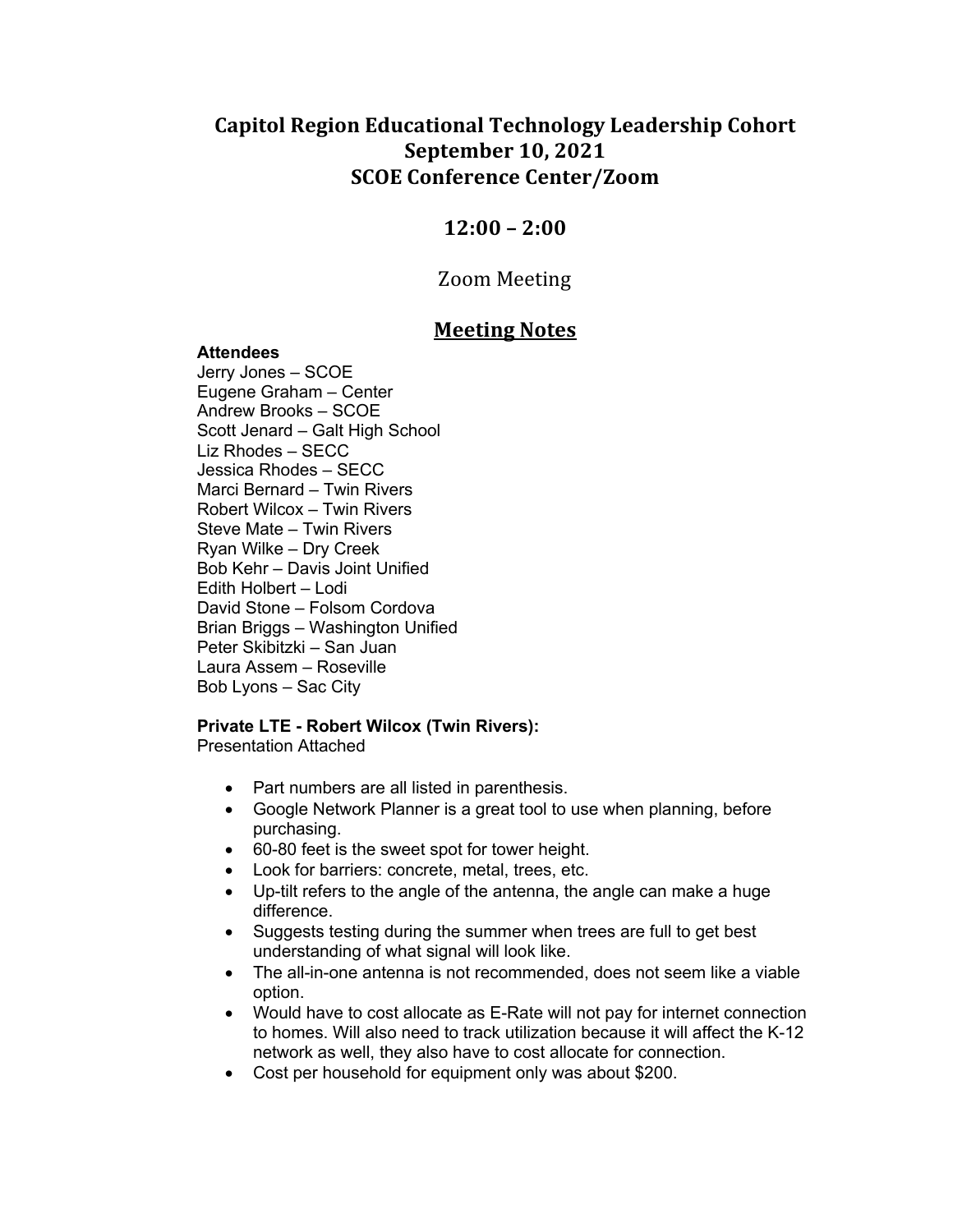- Total cost for equipment Twin Rivers purchased was \$22k plus \$7k for it to be mounted and electric.
- 5-10 year life span on equipment.
- Lighting protection is included.
- Looked at the option as it is a better solution than hotspots and is easier to maintain.

#### **Round table updates**

For hotspots districts are all over the place. Some are trying to shut them off after inactivity others are just letting it be now that the door is open.

#### **Red Herring Presentation (anti-phishing training system)**

Ali Maroufi – John Cusak (San Diego County Office of Education)

- Can upload users one by one or all at a time.
- Data shows the various risk levels each user is at.
- Shows how difficult it was to detect fishing email.
- Provides training for users and shows status of the training.
- There is a quiz.
- Districts can set up on their own, it does not have to be done at a County Office level.
- About 60 shared email templates that are available to use.
- Can create your own template and adjust the complexity. Not all templates have to be shared with the whole group.
- Setup fee \$2,500, \$.50 per FTE per year (1-9999 \$500, 2-5k \$1500, more than 5k is \$2,500). \$2,500 is one-time fee for SCOE and includes all of the districts.

#### **COVID Testing Tracking / School Dashboards**

Two separate areas. Tracking of students testing and interactions. But Twin Rivers has asked to come up with a system to weekly test and track all staff that is unvaccinated or undeclared. Marci Bernard is trying to work with the team to come up with an automated system. Use system to track vaccination status, have a vendor that will be doing testing at the district office, another vendor to do testing at sites, and staff that will go to an outside source to get testing done. There will be three different sources of information for testing that will need to be compiled. Monday will run the need to test list, will send email to list giving deadline to be tested. If test at district office or site will already have information, if go to outside source they will have to upload their results to Inform K-12 link. Union is saying it is too difficult.

San Juan is looking at limiting to testing to only a district site. Twin Rivers said that is not a possibility. Subs may work in many different districts and want to do one test for all of the districts. Peter Skibitzki also brought up what if it is not a rapid test, may delay the process a week.

Marci's bigger concern is that they take the test, not necessarily the result.

Lodi is providing site administrators with list of staff; they will report if vaccinate or not. Nightly shipping information to testing vendor who will send administrators